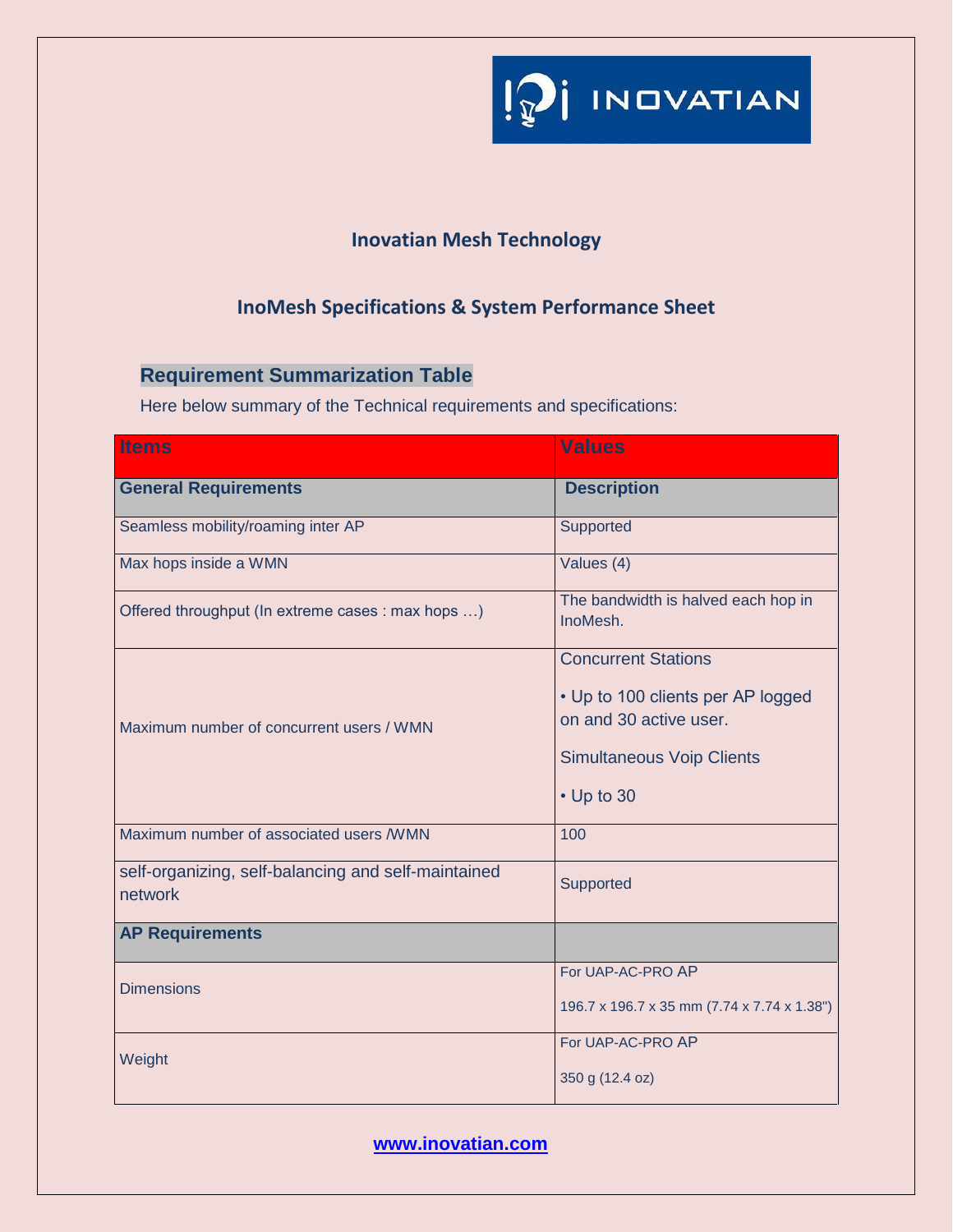| Power consumption                                         | 9 W                                                                                                      |
|-----------------------------------------------------------|----------------------------------------------------------------------------------------------------------|
| -10 to 70° C (14 to 158° F)                               | -10 to 70° C (14 to 158° F)                                                                              |
| IP code (IEC standard 60529)                              | <b>IP67</b>                                                                                              |
| <b>Power solution</b>                                     | PoE but the units come with a power<br>injector so all that is needed to power<br>the units is AC power. |
| Number of supported SSIDs                                 | 4 for APs                                                                                                |
| 802.11 protocol compliance                                | Supported a/b/g/n/ac/af                                                                                  |
|                                                           | IEEE 802.11 b/g/n: 2.4 - 2.484<br><b>GHz</b>                                                             |
| Operating frequency band                                  | IEEE 802.11a/ac: 5.15 - 5.25 GHz;<br>$5.47 - 5.725$ GHz; $5.725 - 5.85$<br>GHz                           |
| <b>Supported Radio Mode</b>                               | Single, Dual or multi-mode                                                                               |
| Offered throughput per AP                                 | 300Mbps for n products. 1.3Gbps for<br>ac products.                                                      |
| Automatic discovery                                       | Supported                                                                                                |
| Maximum number of concurrent users / AP                   | 100                                                                                                      |
| Maximum number of associated users / AP                   | 100                                                                                                      |
| <b>Dynamic Channel/Frequency Assignment</b>               | <b>Supported</b>                                                                                         |
| MIMO (at least 2x2)                                       | Supported 2X2 and 3x3 available.                                                                         |
| Maximum TX power, minimum TX power<br>and adjustment step | 22 dBm for 2.4 Ghz<br>22 dBm for 5 Ghz                                                                   |
| TX power (at the antenna connector)                       | 22dBm                                                                                                    |
| <b>Modulation mode</b>                                    | (BPSK/QPSK/16QAM/64QAM)                                                                                  |
| Coding mode                                               | MCS0-MCS7/MCS15                                                                                          |
| Channel bandwidth configuration (20 MHz; 40 MHz;)         | 20MHz for the g standard and up to                                                                       |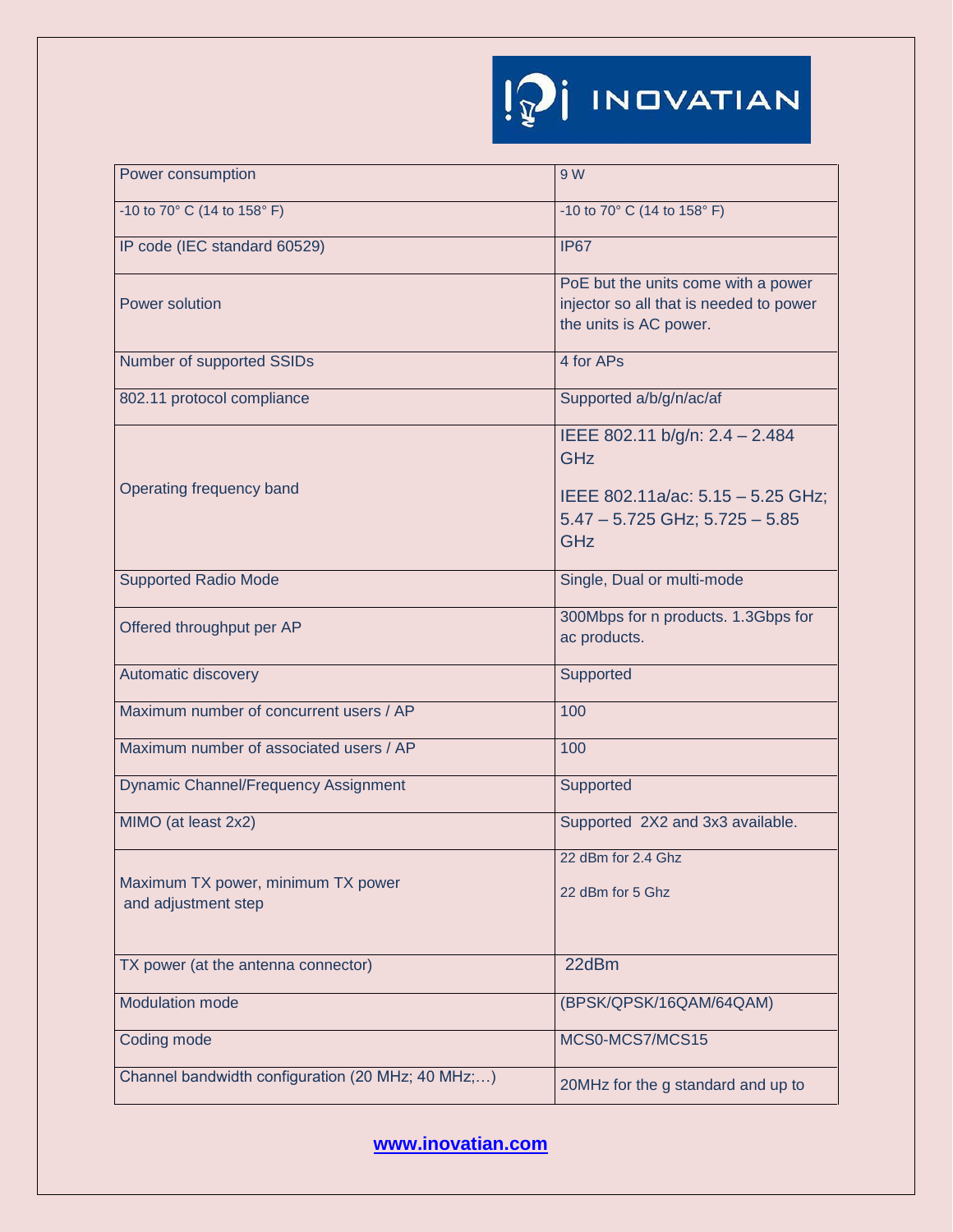|                                                                               | 40MHz for n and ac standards.                                 |
|-------------------------------------------------------------------------------|---------------------------------------------------------------|
| <b>Coverage Radius</b>                                                        | 300m in open space with unobstructed<br>line of sight.        |
| <b>Antenna</b>                                                                |                                                               |
| Antenna position                                                              | (3) Dual-Band Antennas, 2.4 GHz: 3 dBi, 5<br>GHz: 3 dBi       |
| Type of external antenna interface                                            | SMA male for the UniFi/reversed N<br>female for the Bullet HP |
| Antenna Type                                                                  | <b>Omni/Directionnal</b>                                      |
| <b>Backhaul &amp; Transmission Requirements</b>                               |                                                               |
| Both AP layer-2 and layer-3 connection to AC                                  | Supported                                                     |
| IEEE 802.1Q VLAN tagging                                                      | Supported                                                     |
| IEEE 802.1ad Q-in-Q                                                           | Supported                                                     |
| IEEE 802.1p and L2 QoS.                                                       | Supported                                                     |
| DiffServ and L3 QoS.                                                          | Supported                                                     |
| <b>Traffic Policing and shaping</b>                                           | Supported                                                     |
| <b>IPv6 for End User</b>                                                      | Supported                                                     |
| <b>Security</b>                                                               |                                                               |
| Security authentication standard                                              | WEP, WPA-PSK, WPA-Enterprise<br>(WPA/WPA2, TKIP/AES)          |
| MAC address-based access control                                              | Supported                                                     |
| <b>Access Controller Requirements</b>                                         |                                                               |
| Virtualization option                                                         | Supported                                                     |
| Capacity: Maximum number of AP/Maximum throughput/<br>maximum of active users | <b>Unlimited APs</b>                                          |
| <b>O&amp;M/OSS Requirements</b>                                               |                                                               |
| Maximum simultaneous user's sessions                                          | <b>Unlimited</b>                                              |
| AP remote Configuration & software upgrade                                    | Supported                                                     |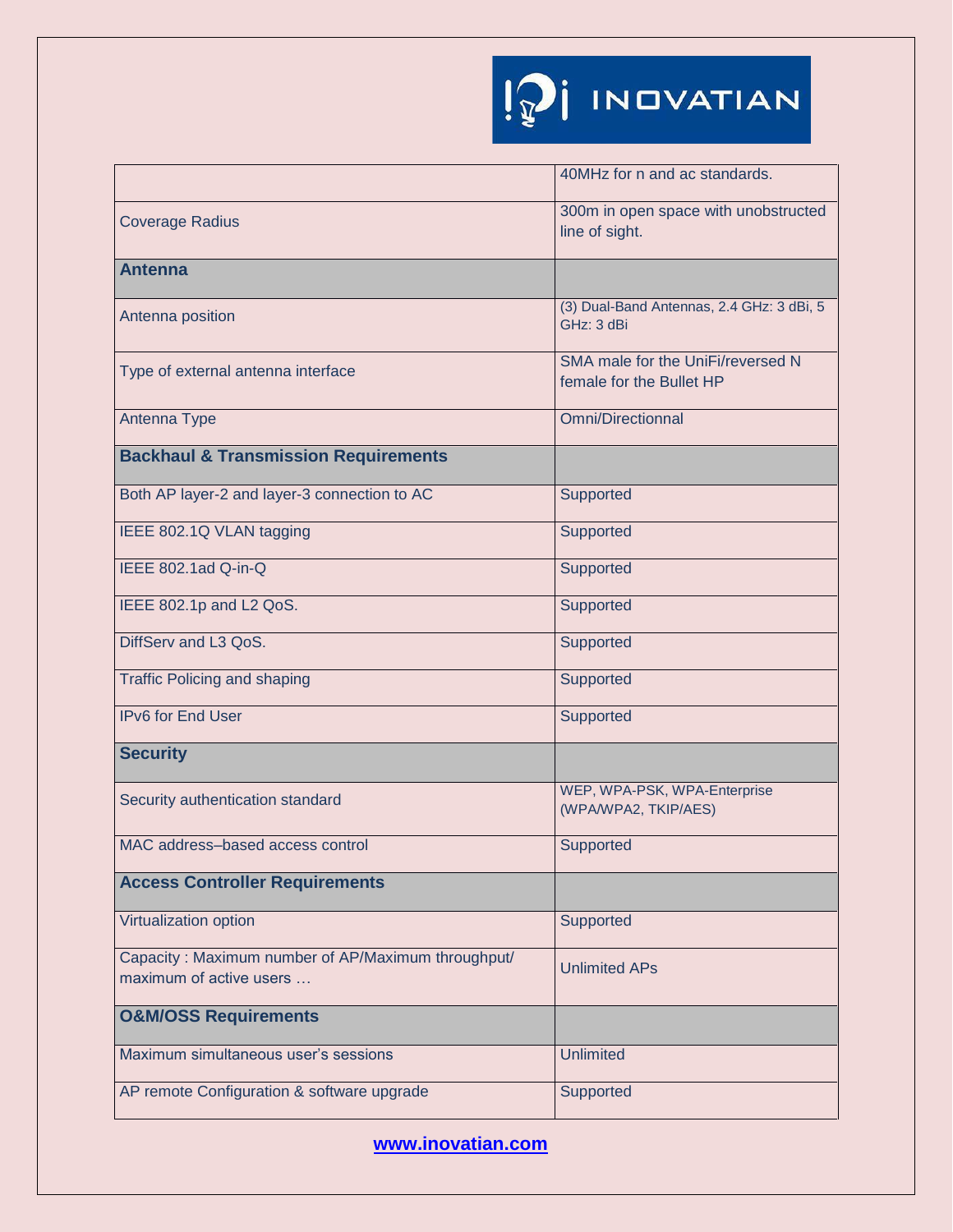

| FM (Alarms)         | Supported |
|---------------------|-----------|
| PM (KPIs)           | Supported |
| External FM (Temip) | Supported |

**Specifications of the AP (airMax Bullet Titanium)**